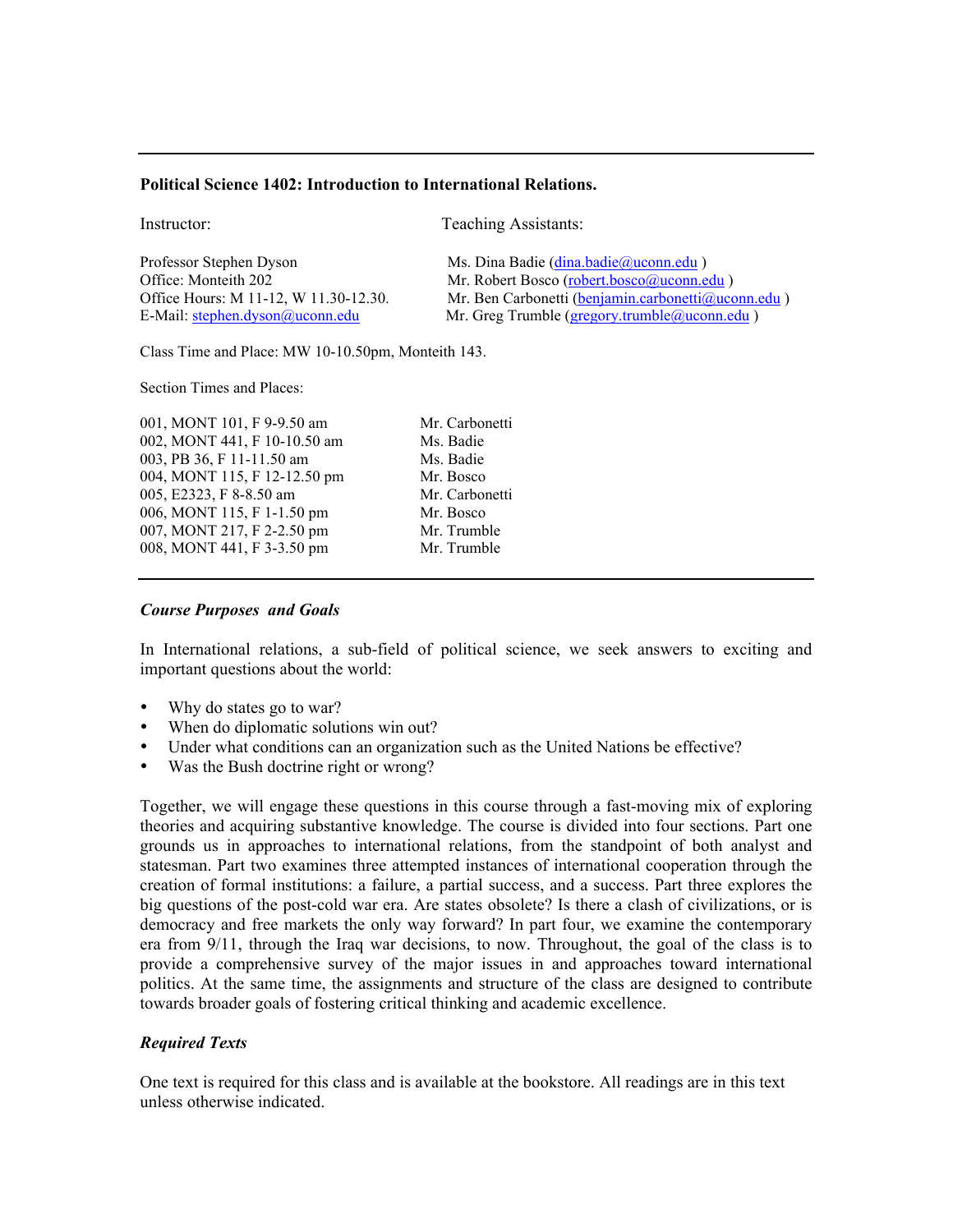• Karen A. Mingst and Jack L. Snyder. 2007. *Essential Readings in World Politics.* New York: WW Norton (3<sup>rd</sup> edition).

#### **Assessment**

The majority of your grade (90%) is calculated from three examinations – two take homes and a cumulative in-class final, which will ask you to integrate class material and readings.

- Midterm One (30%)
- Midterm Two (30%)
- Final  $(30\%)$
- Class Participation (10%)

### Non-Negotiable Class Polices:

#### *Dates for Exams*

The due dates for the exams are absolute and non-negotiable. No late work will be accepted. In the extremely rare case of a *dire, sudden, and documented* emergency that looks likely to cause an exam to be missed, contact Professor Dyson and your session leader directly before the examination.

### *Participation*

Your reasoned, intelligent and enthusiastic participation in both lecture and your Friday sections is anticipated and required. Strong participation is defined as showing evidence of having completed and reflected upon the required readings, and the connection between the readings, classroom discussions, and current affairs. As 10% of the total grade, excellent participation is not a luxury but a requirement.

### *Reading*

Reading for each class is to be completed prior to the lecture session, where reasoned commentary and discussion is encouraged. At each Friday discussion session, such commentary and discussion is required. The reading will also, of course, be a key part of each examination.

### *Etiquette*

Please be civil in the classroom – arrive on time, turn off cell-phones, please **don't carry on private conversations**, read newspapers, surf the web on a laptop etc. Incivility in the classroom is distracting to everyone and I have a responsibility to call people on it. Let's work together to create a good classroom atmosphere, because we will all get more out of the class that way. If these policies seem unreasonable at this point, please select another class.

For my part, and in return, I undertake to use each class session to advance our understanding, to make class as interesting and relevant as possible, and to be available to you during regular scheduled office hours and by appointment if necessary.

# **MIDTERM ONE: DISTRIBUTED , 2/25 DUE 3/4 MIDTERM TWO: DISTRIBUTED , 4/1 DUE, 4/8 FINAL EXAMINATION: 5/6, 8-10am**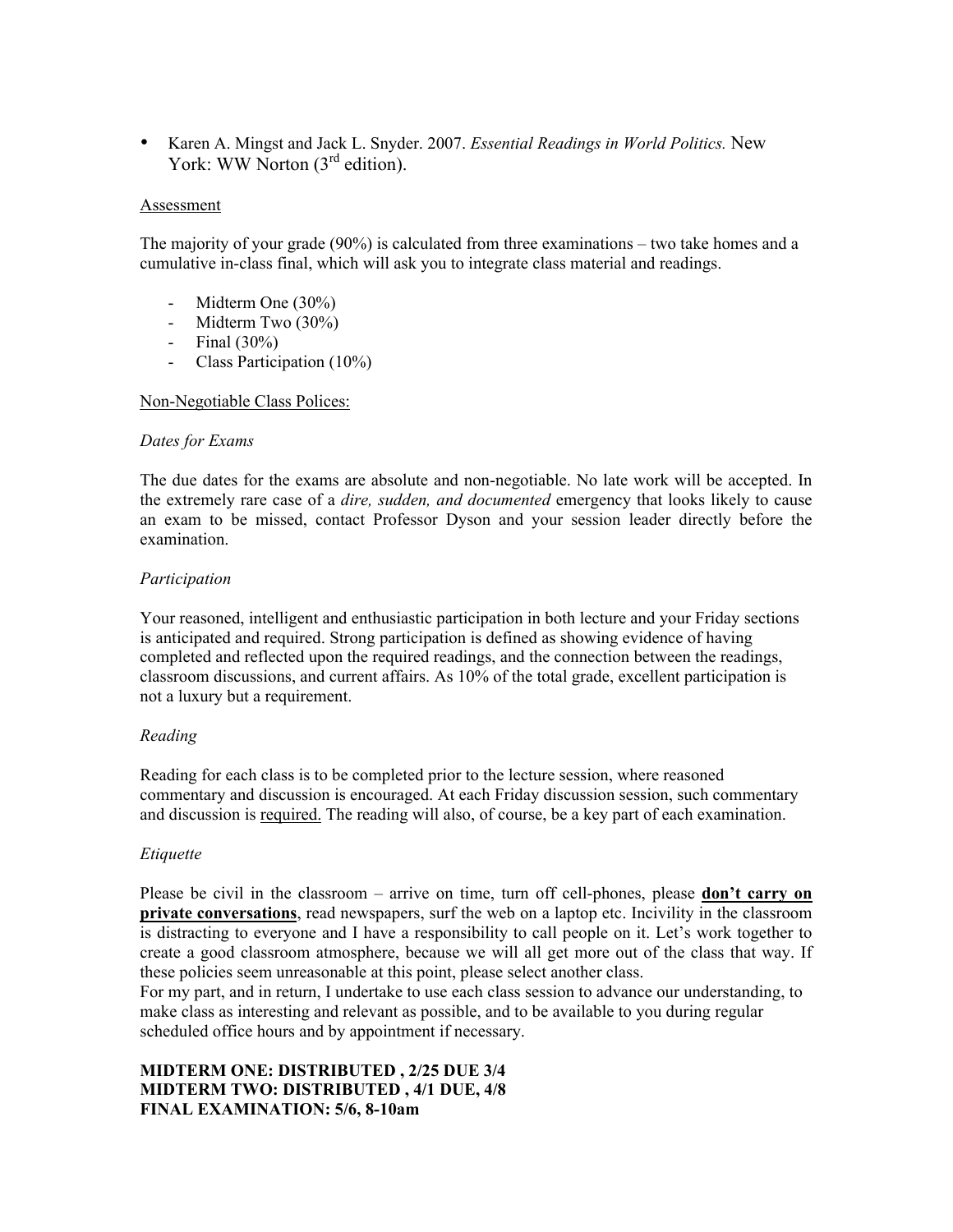#### *Schedule*

#### **INTRODUCTION**

- **1 Introduction to the course** (1/21)
- **2 Thinking about International Politics: Theory and Evidence** (1/26) *Required Reading:* Jack Snyder, 'One world, rival theories'.

#### **PART ONE: WHY DO THINGS HAPPEN IN INTERNATIONAL POLITICS? THEORETICAL APPROACHES**

- **3 Idealism** (aka Liberalism) (1/28) *Required Reading:* Michael W. Doyle, 'Liberalism and World Politics'. Woodrow Wilson, 'The Fourteen Points';
- **4 Realism** (2/2, 2/4) *Required Reading*: Thucydides, 'The Melian Dialogue' Hans Morgenthau, 'A Realist Theory, 'The Balance of Power'
- **5 Neorealism** (2/9) Watch 'A conversation with Kenneth Waltz': http://globetrotter.berkeley.edu/people3/Waltz/waltz-con0.html
- **6 Neoliberalism** (aka Liberal Internationalism) (2/11) Read: http://pespmc1.vub.ac.be/PRISDIL.html Play: http://serendip.brynmawr.edu/bb/pd.html

NO CLASS: ANNUAL MEETING OF THE INTERNATIONAL STUDIES ASSOCIATION (2/16, 2/18) Please view the excellent documentary 'Bush's War', and consider how the theories we have studied thus far explain these events: http://www.pbs.org/wgbh/pages/frontline/bushswar/

- **7 Constructivism** (2/23) *Required Reading*: Alexander Wendt, 'Anarchy is what states make of it'
- **8 Decision Making Approaches** (2/25) *Required Reading:*  Robert Jervis, 'Hypotheses on Misperception'. Richard Perle, 'Ambushed on the Potomac', http://www.nationalinterest.org/PrinterFriendly.aspx?id=20486

MOVIE: Fog of War (3/2, 3/4) Website: http://www.sonyclassics.com/fogofwar/indexFlash.html

Spring Recess, 3/9, 3/11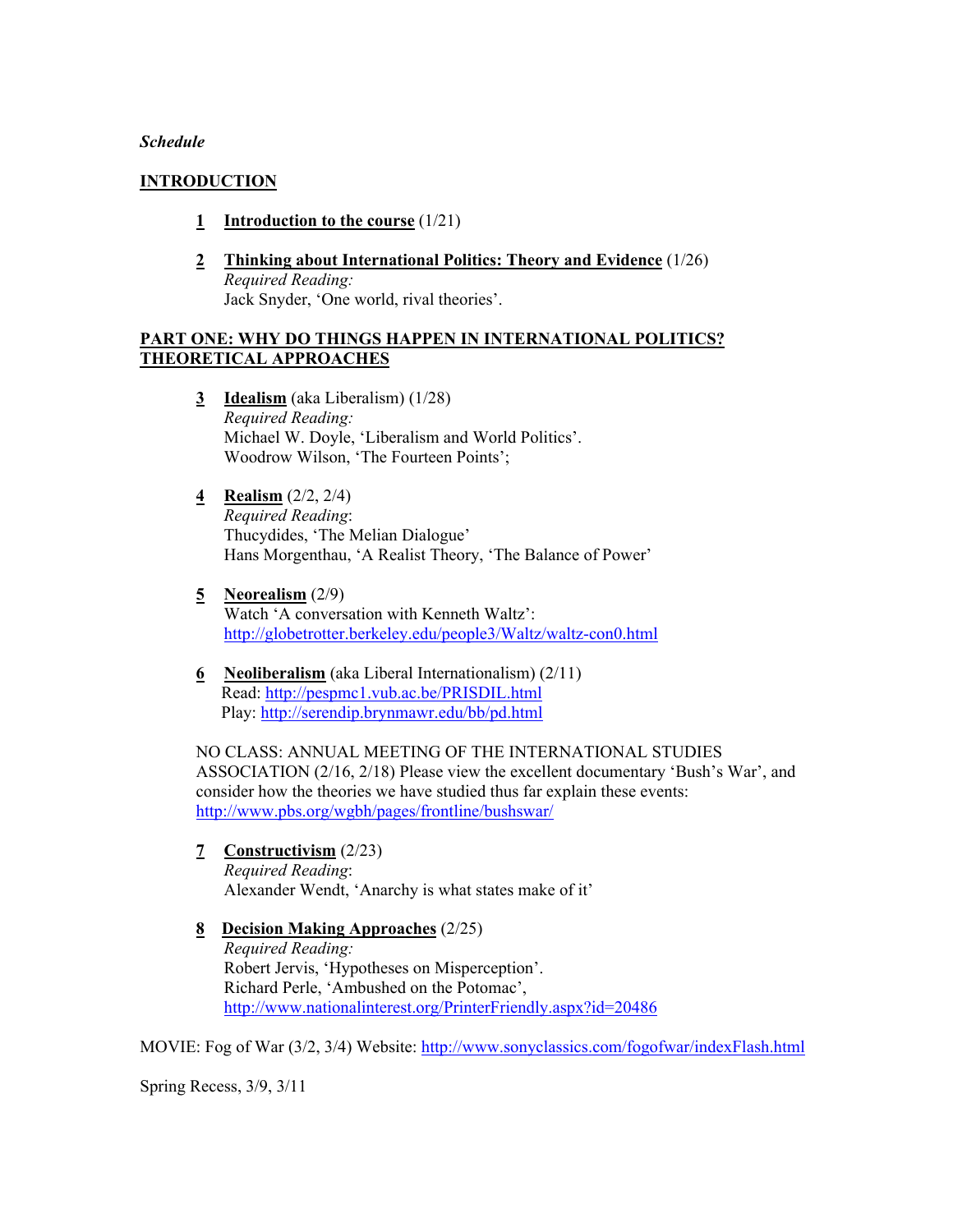## **PART TWO: INTERNATIONAL INSTITUTIONS**

- **9 A study in failure: The League of Nations** (3/16) *Required Reading*: John Mearsheimer, 'The false promise of international institutions'
- **10 A study in partial success: The United Nations** (3/18) *Required Reading:* http://www.un.org/ especially: http://www.un.org/Docs/sc/ Eric Voeten, 'The political origins of the UN Security Council's ability to legitimize the use of force'.
- **11 A study in success: The European Union** (3/23) *Required Reading:* http://europa.eu/abc/index\_en.htm especially: http://europa.eu/abc/12lessons/index\_en.htm

# **PART THREE: POST-COLD WAR THINKING ON INTERNATIONAL RELATIONS**

**12 Globalization** (3/25) *Required Reading*: Martin Wolf, 'Why Globalization works' Moises Naim, 'The five wars of globalization' Thomas Friedman, 'The First law of petropolitics'

- **13 Clash of Civilizations** (3/30) *Required Reading*: Samuel Huntington, 'The clash of civilizations' Edward Said, 'The clash of ignorance'
- **14 End of History** (4/1) *Required Reading*: Francis Fukayama, 'The End of History?'

# **PART FOUR: IRAQ, AMERICA, AND INTERNATIONAL RELATIONS**

(Great documentary and incredible resources for part four: http://www.pbs.org/wgbh/pages/frontline/bushswar/)

- **15 9/11 and The Bush Doctrine** (4/6) George Bush 'The National Security Strategy of the United States' President Bush's Westpoint Commencement Address: http://www.whitehouse.gov/news/releases/2002/06/20020601-3.html Norman Podhoretz, 'In Praise of the Bush Doctrine', *Commentary*, September 2002 (available through library e-journals)
- **16 The decision to go to war: American choices, international responses** (4/8) 'Blair's War' http://www.pbs.org/wgbh/pages/frontline/shows/blair/ Please read closely 'The Fractured Alliance' and 'The Failure of Diplomacy'. Link to whole program on youtube (recommended): http://uk.youtube.com/watch?v=ffXhJiIUyAk